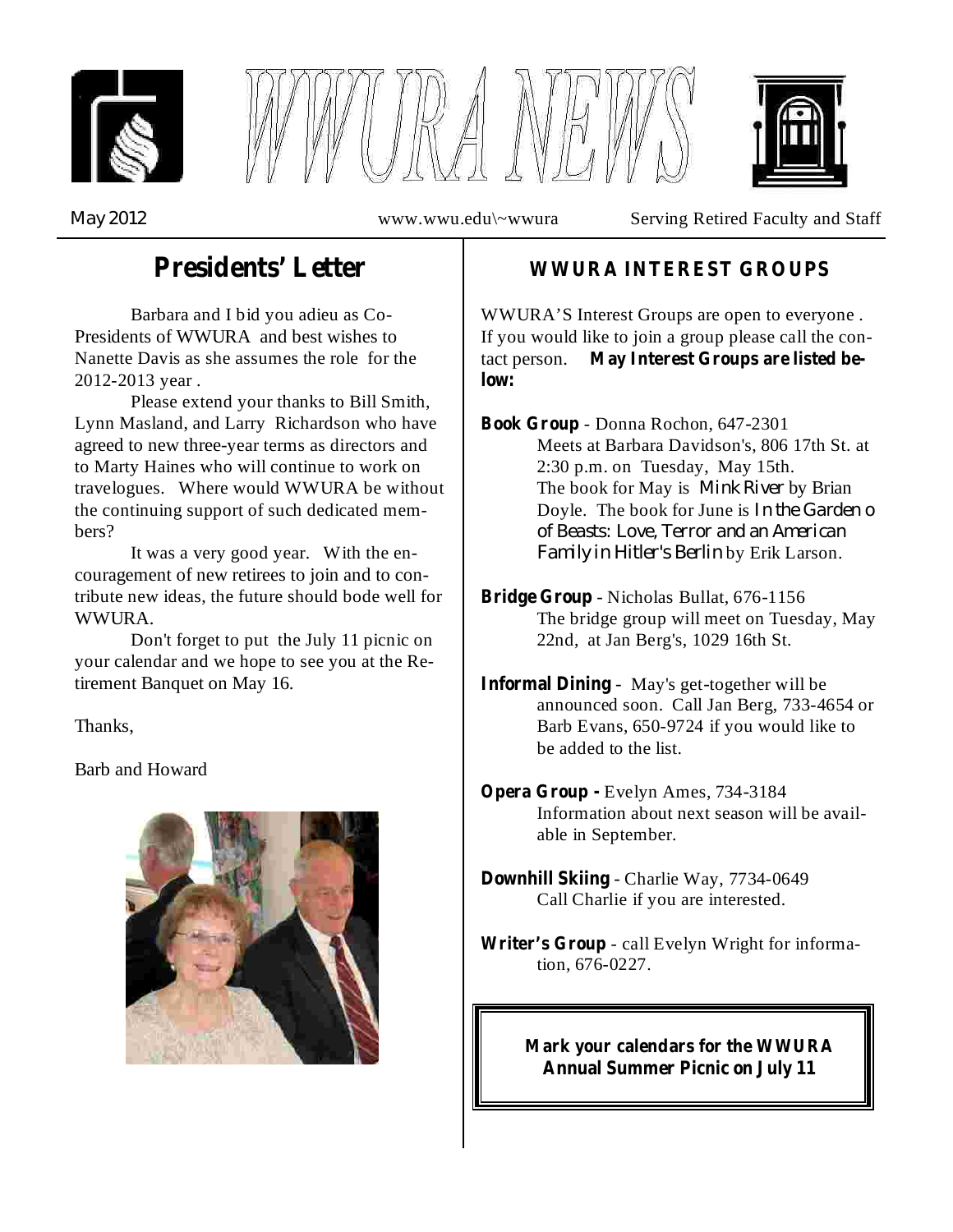# **Community Happiness!, Health Notes by Evelyn Ames**

**"We tend to forget that happiness doesn't come as a result of getting something we don't**

**have,**

#### **but rather of recognizing and appreciating what we do have." F. Keonig**

the small cities (populations of less than 300,000), **Bellingham ranked number 3!** The ten happiest small Recent news items reported rankings of large and small cities as to their level of happiness. Among cities were: 1st. Burlington-South Burlington, VT; 2 ed. Olympia, WA; 3rd. Bellingham, WA; 4th. Bremerton-Silverdale, WA; 5th. Topeka, KS; 6th. Barnstable Town, MA; 7th. Charlottesville, VA; 8th. Kennewick-Pasco-Richland, WA; 9th. Medford, OR; 10th. Amarillo, TX.

http://www.cbsnews.com/8301-505123\_162-41142308/the-10-happiest-and-saddest-cities-in-the-us/

Gallup conducted daily interviews throughout 2010 with a total of 352,840 Americans and asked them a series of questions grouped into six broad categories:

Life Evaluation. Respondents were asked to rate their current life on a scale of 0-10 (10 being the best) and then imagine their life five years out and give another rating. (Honolulu was #1 in this category.) •

**Physical Health:** Respondents were asked whether "they had any health issues that prevented them from doing any age-appropriate stuff and how many days over the past month had they been ill enough that it messed up their plans. They were also queried on current physical ailments -- such as high cholesterol, diabetes, and heart conditions -- and whether they had a cranky neck, back, knee, or leg in the past year that had caused chronic pain." (Boulder was #1.)  $\bullet$ 

**Healthy Behavior:** The "survey asked about cigarette smoking, the number of weekly workouts (at least 30 minutes long), and how many days out of the week respondents managed to eat five or more servings of fruits and veggies." (Salinas, CA /Monterey/Carmel -- was #1.) •

**Emotional: "Questions included:** Were you treated with respect all day yesterday? ... did you smile *or laugh a lot yesterday?* and *did you learn or do something interesting yesterday?"* (Honolulu was #1.) •

**Work:** "Among the questions in this section • *: Are you satisfied/dissatisfied with your job?, do you get ner?,* and *does your supervisor create a trusting and open work environment?* (Gainesville, Fla was #1 in this category.)" to use your strengths so you can do what you do best?, does your supervisor behave like a boss or a part-

**Basic Access** . "This section was a bit of the kitchen sink variety. Medical-related questions included whether respondents had been to a dentist in the past year, have a personal doctor, and have health insurance. It also included a series of questions about general satisfaction/dissatisfaction with the city/ region, the availability of fresh fruits and vegetables, and how safe it feels to walk alone at night." (Holland-Grand Haven, MI. was #1}

What makes us happy? Lisa Farino for MSN Health & Fitness, included comments from various researchers in her article "What Makes Us Happy?" http://health.msn.com/health-topics/depression/ slideshow.aspx?cp-documentid=100173391. David Myers sees happiness more closely correlated with people rather than things. Farino quotes Meyers as "We humans have a deep need to belong—to connect with others in close, supportive, intimate, caring relationships." "People who have such close relationships are more likely to report themselves 'very happy.'" The following are some factors suggested to influence rates of happiness and depression. Good urban design (it can facilitate social interaction or work against it) and effective mass transportation allow citizens to enjoy spending time with friends, family and community. Giving for your own good, in other words, volunteering and helping others is good for people's health. Cited is Stephen Post (Case Western Reserve University) who writes that "It's not material goods that make us happy—it's having purpose and meaning in our lives." (Why Good Things Happen to Good People) "Recent research out of England shows that cities with higher rates of volunteerism had the lower rates of depression and heart disease," says Post. Time for family, friends, community: "the 2005 *Time Magazine* poll found that the four most significant sources of happiness— children (77 percent), friendships (76 percent), contributing to the lives of others (75 percent), and spouse/partner (73 percent)—all in-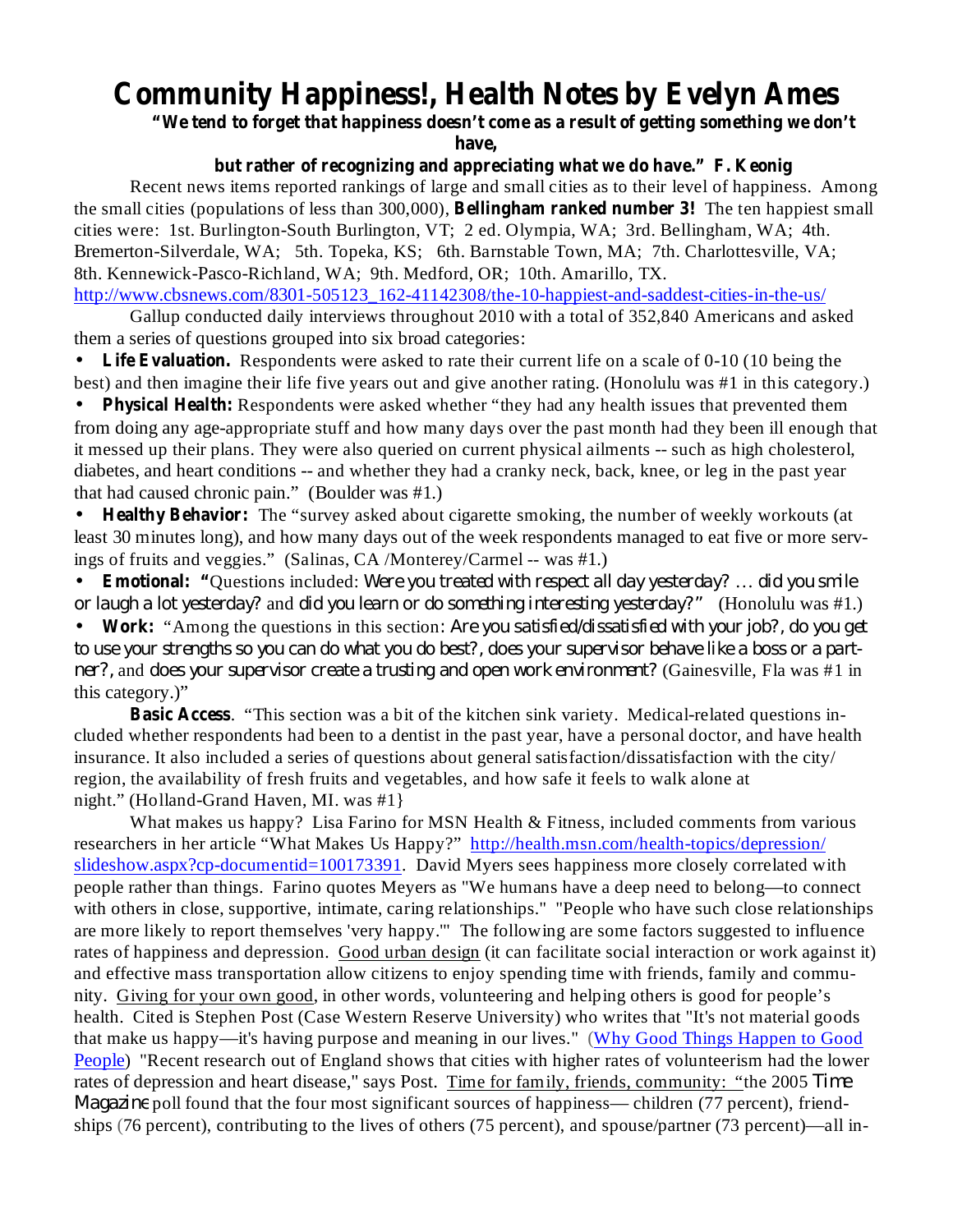volved spending meaningful time with other people." Socially engaged people are more likely to be happy and less likely to be depressed. As Long As You Have Your Health: "While health is strongly tied to happiness, lack of health is even more strongly correlated with lack of happiness. Of those who rated their health as "poor," a whopping 55 percent described themselves as "not too happy," while only 6 percent of those in "excellent" health said the same."

A source about "stuff"! How much stuff is enough! From Daily Beast: http://www.thedailybeast.com/ content/dailybeast/articles/2012/01/14/consumption-makes-us-sad-science-says-we-can-be-happy-withless.html

"Happiness: *n* "An agreeable sensation arising from contemplating the misery of another."

Ambrose Bierce. The Devil's Dictionary. 1911.

### **Book Column Lynne Masland**

S. Thomas Russell, a Canadian writer living on Vancouver Island, has written two maritime historical novels that have been compared with Patrick O'Brian and C.S. Forester in their dramatic portrayals of officers of the British Navy in the late 18<sup>th</sup> century. *Under Enemy Colors* is a sweeping novel set in the time of the French Revolution. Charles Saunder Hayden is an able young lieutenant aboard the British frigate *Themis* which is not only battling the French but also facing a possible mutiny aboard his vessel. In A Battle Won, Master and Commander Hayden is ordered back to the *Themis* after several years serving on other ships only to find himself and his vessel in the vanguard of naval action during the French "Reign of Terror." Of mixed English and French heritage, Hayden's background and lack of connections help shape his choices, while his character determines the outcomes. A rousing good read for both genders.





### **Danube Holiday Markets Trip - December 2 - 12, 2012**

Twenty-one people have reserved cabins on AmaWaterways' AmaLyra for the December 2-12, 2012, Danube holiday markets trip. We will fly on Lufthansa non-stop to/from Europe. We will enjoy the special customs of the holiday season in Prague, Nuremberg, Regensburg, Passau, Salzburg, Melk, Vienna and Budapest. Being in the Czech Republic, Germany, Austria, and Hungary during this festive time is a wonderful opportunity to see how traditions are celebrated as well as for sightseeing, visiting castles and museums, and hearing glorious music.

Details and cost for this special 50th anniversary holiday markets trip may be found on Woll's wonderful WWURA website or in previous WWURA newsletters. The cabin availability is limited , so call Kathy (734-7211) or Joyce (733-4703) if you would like to join our WWURA and friends group.